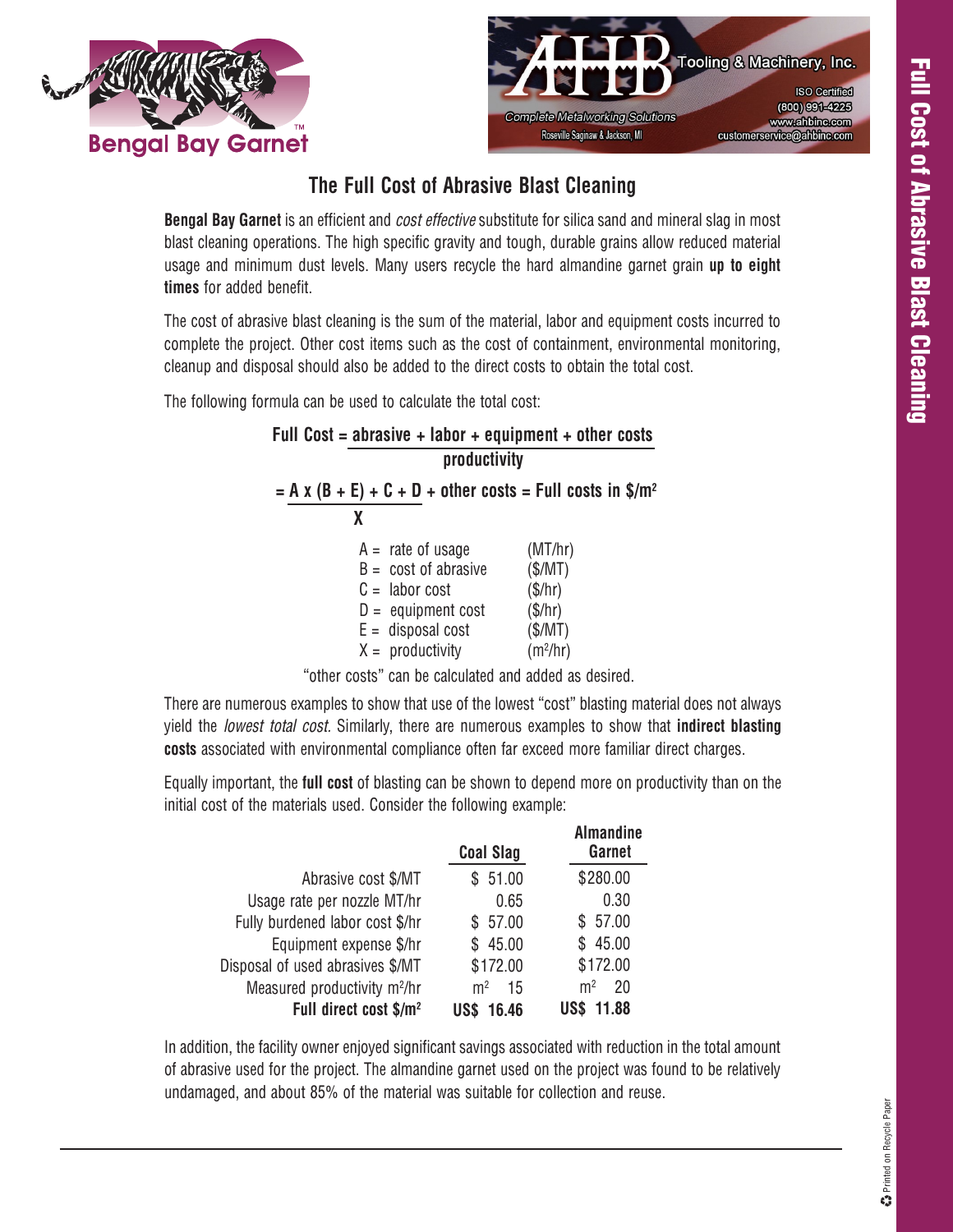

## **Environmental Analysis**

Consumers of most industrial products are responsible under civil and criminal codes  $-$  both state and federal  $-$  for the safe handling and disposal of waste streams. The financial penalties for noncompliance can be substantial. Multiple violations often carry *criminal penalties* and prison terms.

The laws regulating hazardous waste vary from state to state, and most problems commonly arise as a result of *contamination* during use. Abrasive blast and filtration media may contribute metallic ions that could increase the financial risk and potential liability to the user.

In the United States, the **Toxicity Characteristic Leaching Procedure** (the TCLP test) defines whether a waste stream is to be classified as a "hazardous" material requiring special handling.

**Bengal Bay Garnet** products contain no heavy metals that would expose the user to undue environmental or industrial hygiene risk. The table below shows the results of the TCLP test on a reference production sample of Bengal Bay Garnet material.

Copies of the laboratory report are available upon request.

| <b>Element</b> | <b>TCLP</b><br>Limit<br>mg/l | <b>Actual</b><br>mg/l |
|----------------|------------------------------|-----------------------|
| arsenic        | 5.0                          | < 0.1                 |
| barium         | 100                          | < 2.0                 |
| cadmium        | 1.0                          | < 0.02                |
| chromium       | 5.0                          | < 0.05                |
| lead           | 5.0                          | < 0.5                 |
| mercury        | 0.2                          | < 0.001               |
| selenium       | 1.0                          | < 0.10                |
| silver         | 5.0                          | < 0.05                |
|                |                              |                       |

## **Report of Analysis Toxicity Characteristic Leaching Procedure**